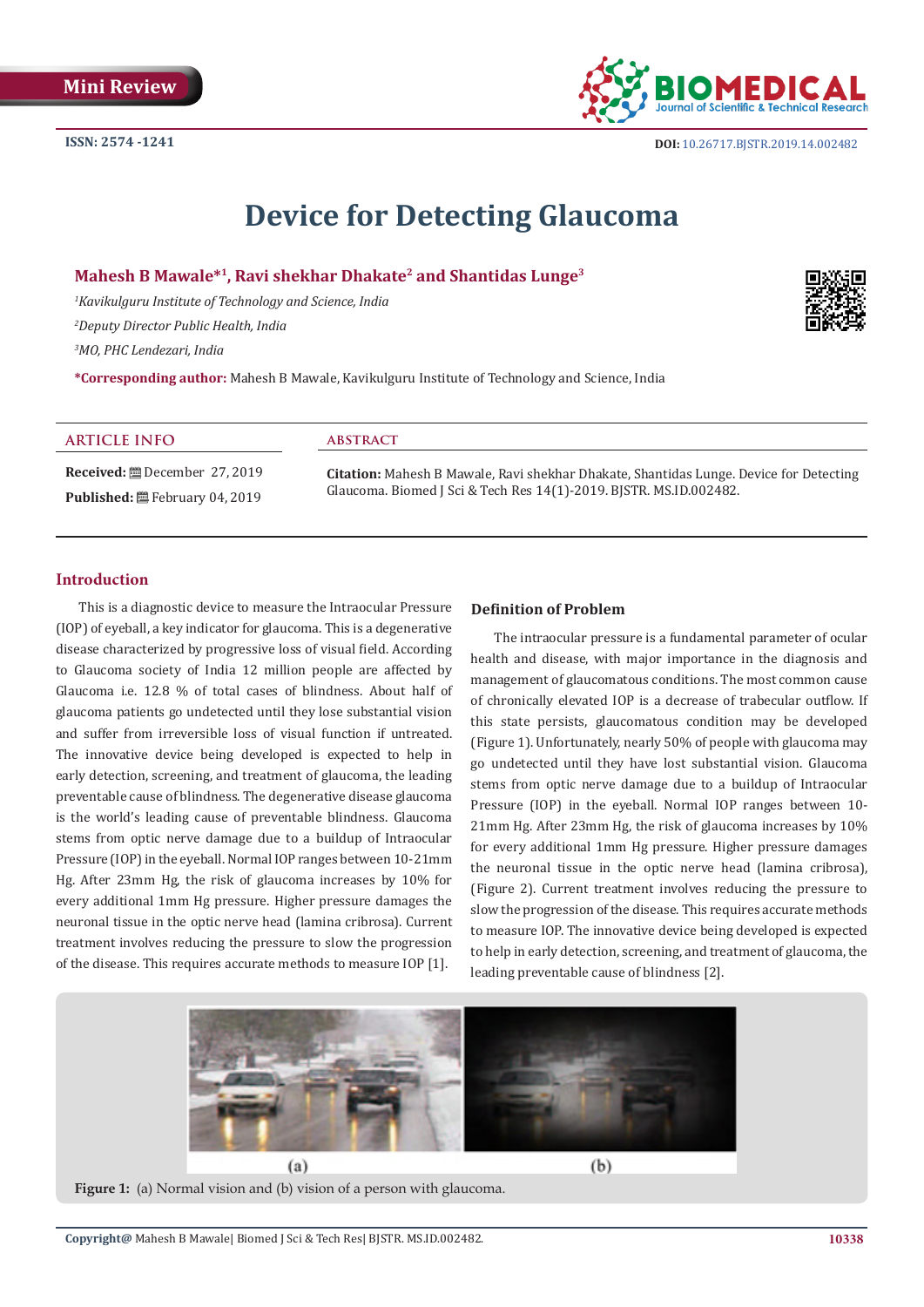

**Development of Device** 

People residing in rural and remote areas (worldwide) have substantially worse outcome in early detection and diagnosis of glaucoma than those living in metropolitan areas. This gap can be reduced by improved glaucoma prevention activities in primary care, but there is little empirical evidence regarding use of tonometry in rural settings, or the expertise associated with quality of eye care. The people become aware they have glaucoma only after they exhibit symptoms of irreversible damage. The disease is not yet fully understood, however elevations in Intraocular Pressure (IOP) have been identified as a major risk factor. To check their IOP, patients must go to the clinic to see their ophthalmologist. Recent studies show that IOP varies widely throughout the day and thus two to four measurements obtained periodically during the year are not indicative of a patient's actual IOP. Thus, there is a dire need for a cost-effective intraocular measurement device for early detection and management of glaucoma. The following project was an undertaking to design such a device for patients at risk for glaucoma. Research into the Literature and previous designs led to electromechanical, chemical, and optical solutions [3].

# **Development Plan**

To detect the Patient's early stage of Glaucoma with comfort it has been decided to account patient's IOP through eyelid. To measure the IOP we proposed applanation and indentation principles both. The cornea and the eyelid are idealized as two concentric, spherical shells (Figure 3). The applanation device has an area Aa, and force is applied perpendicular to the shells, a critical criteria for achieving accurate IOP when using the equation below. As the force flattens the eyelid, the probe's applanation area Aa equals the flattened eyelid's internal area Ae. When the force increases the cornea will also be flattened and its internal area Ac will equal to Ae and Aa. Once the evelid is flattened, the additional force needed to flatten the cornea will not affect Ae. As a result, the above conditions should satisfy the inequality  $Aa \ge Ae \ge Ac$ .



**Figure 3:** Model of eyelid and cornea.

#### **Working of Device**

Figure 4 shows a device for detecting glaucoma. As shown in Figure 1 the contact plunger is provided with constant flat area (1). This tip of the plunger (1) is allowed to make the contact with the eyelid another end of the plunger is connected to the piston which enclose inside the main cylinder. The piston gets displaced inside the main cylinder (3). The piston attached to plunger rod is in mesh with upper piston attached to rotating knob (6). In between the bottom and top pistons, the pressure sensor is provided to measure the applanation force. The main cylinder carries a vertical slot to permit the movement of key way. This restricts the rotary motion of piston attached to rotating knob (6). As shown in figure the top surface of piston is connected to circular knob (6) through threaded bolt (7), this arrangement will facilitate for providing constant indentation depth. The upper cap shown in figure comprises a small link, which is used to fix the device on stand shown in Figure 1. The small link is connected to the primary link (8) through link (10). The link (10) is fixed on circular rod (16) through a rotating knob (15). The knob (15) allows the vertical movement of the link (10) in rod (16) to adjust the height of the device in order to make a contact with patient's eye. Also link (8) and (10) provides all necessary and sufficient movements to the device. The vertical rod (16) is fixed on base (17) and on the top of the rod (16) control unit (11) is fixed. On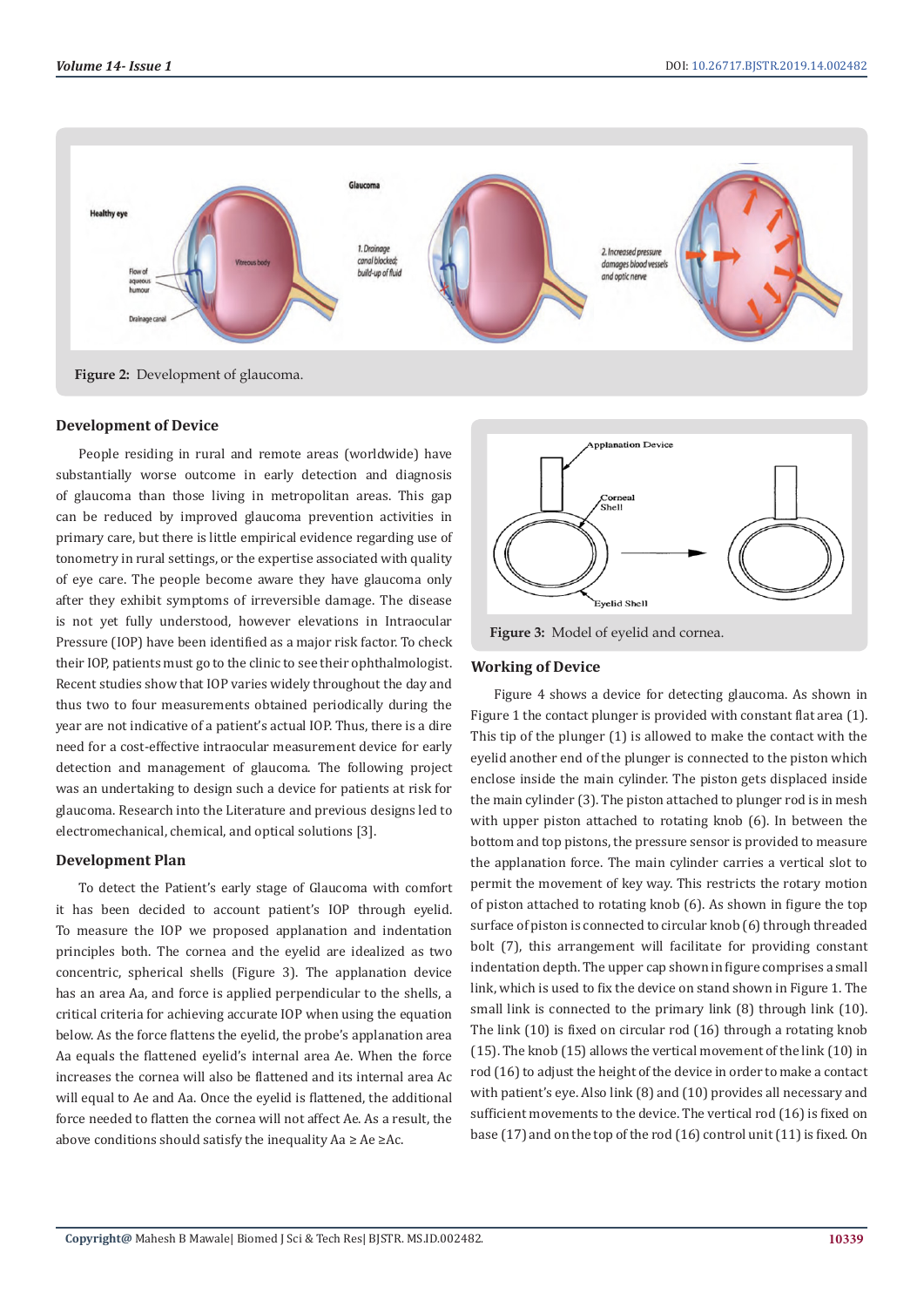the panel of control unit (11) a switch (12) is provided, as we put on the switch (12) the green indicator (13) provided on control unit (11) will glow. In normal working the tip (1) makes the contact with closed eyelid and the required indentation is provided by rotating the knob (6). The applanation force exerted on plunger is measured by pressure sensor and transfer by sensor cable (5) and (9) to the control unit. If the value of the force exerted by the plunger on the closed eyelid is more than the predetermined value of force, the design circuit glows the red indicator (14) on the control panel which indicates that the patient is having glaucoma.



#### Note:

- a) Denotes the tip of the plunger;
- b) Denotes the bottom cap;
- c) Denotes the main cylinder;
- d) Denotes the upper cap;
- e) Denotes the sensor cable;
- f) Denotes the rotating knob;
- g) Denotes the threaded bolt;
- h) Denotes the primary link on stand;
- i) Denotes the connecting cable for control unit;
- j) Denotes the secondary link on stand;
- k) Denotes the control unit fixed on stand:
- l) Denotes on-off switch on control unit;
- m) Denotes green color indicator on panel of control unit;
- n) Denotes red color indicator on panel of control unit;
- o) Denotes the adjustable knob on vertical column;
- p) Denotes vertical column of stand;
- q) Denotes base of stand.

Figure 4: Device for detecting glaucoma.

# **References**

- 1. Priya Karani, Shawn Tan, Lin Xiong, Cen Zhang (2006) Home Intraocular Pressure Measurement Device, Duke University Eye Center.
- 2. [Smitha Shankar \(2006\) Development of MEMS device to continuously](https://docplayer.net/35130812-Development-of-a-mems-device-to-continuously-monitor-glaucoma.html) [monitor glaucoma Rmit University Set Portfolio.](https://docplayer.net/35130812-Development-of-a-mems-device-to-continuously-monitor-glaucoma.html)
- 3. Samantha and Philip (2011) Understanding and living with glaucoma. Glaucoma Research Foundation.